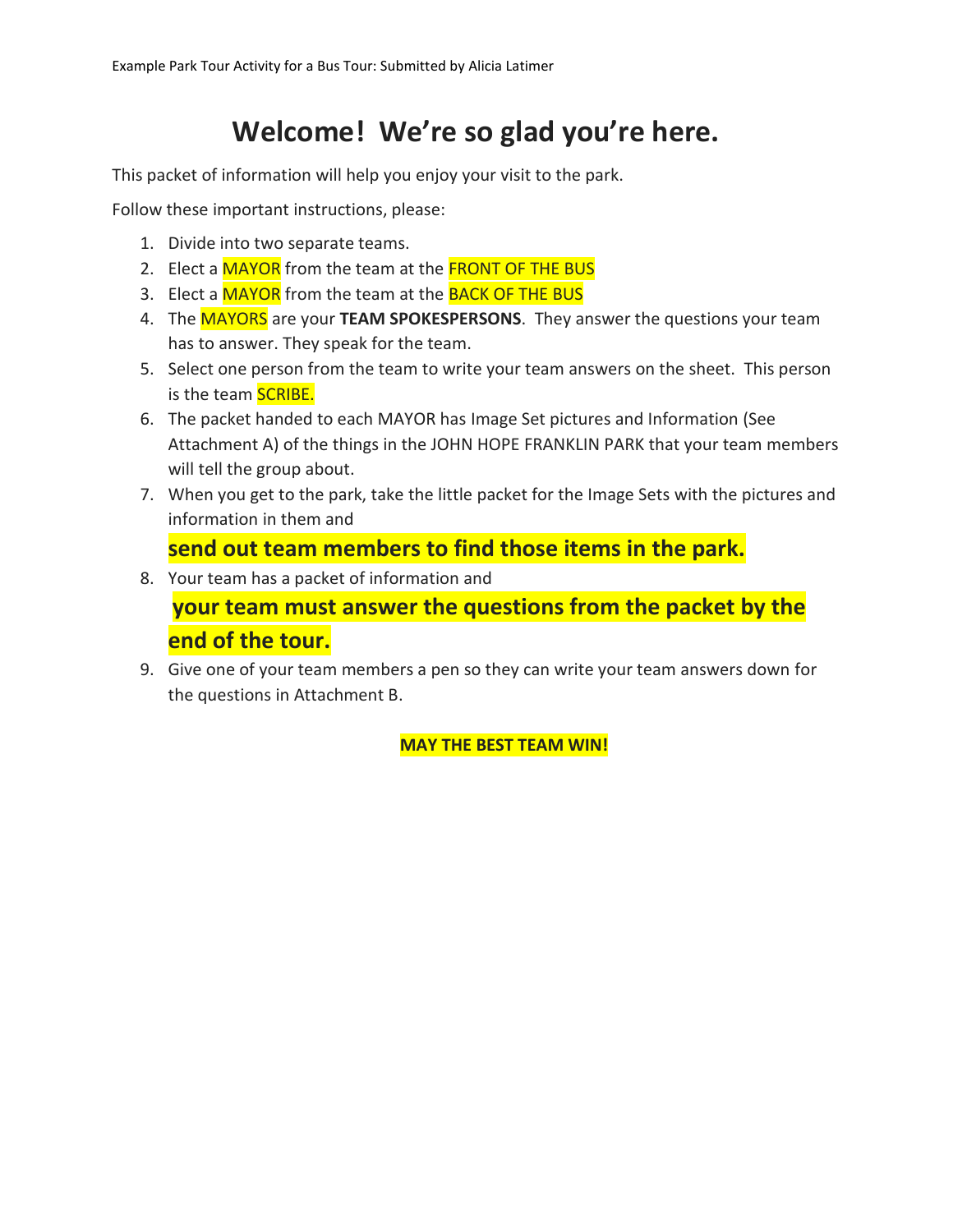## Attachment A

Image Set 1:



The John Hope Franklin Reconciliation Park- memorializes the Tulsa Race Disaster, called the worst civic disturbance in American history. The Park also tells the story of African Americans' role in building Oklahoma and thus begins to tell the full account of Oklahoma's history.

While the park itself commemorates the victims of the riot/massacre, its location demonstrates Tulsa's willingness to finally acknowledge the importance of the riot/massacre to the city's history.

**John Hope Franklin Reconciliation Park** continues the American tradition of erecting memorials based on tragic events by giving voice to the untold story of the 1921 Tulsa Race "Riot" and the important role African Americans played in building Oklahoma.

Image Set 2:



**John Hope Franklin** Esteemed historian and author, known for his scholarship that focused on Southern history and racial politics. Born in Rentiesville, Oklahoma, John Hope Franklin earned his Ph.D. from Harvard University before embarking on a career as one of the most renowned historians of his time.

Image Set 3:



**Reconciliation Park** memorializes the Tulsa Race Disaster, called the worst civic disturbance in American history. The Park also tells the story of African Americans' role in building Oklahoma and thus begins to tell the full account of Oklahoma's history.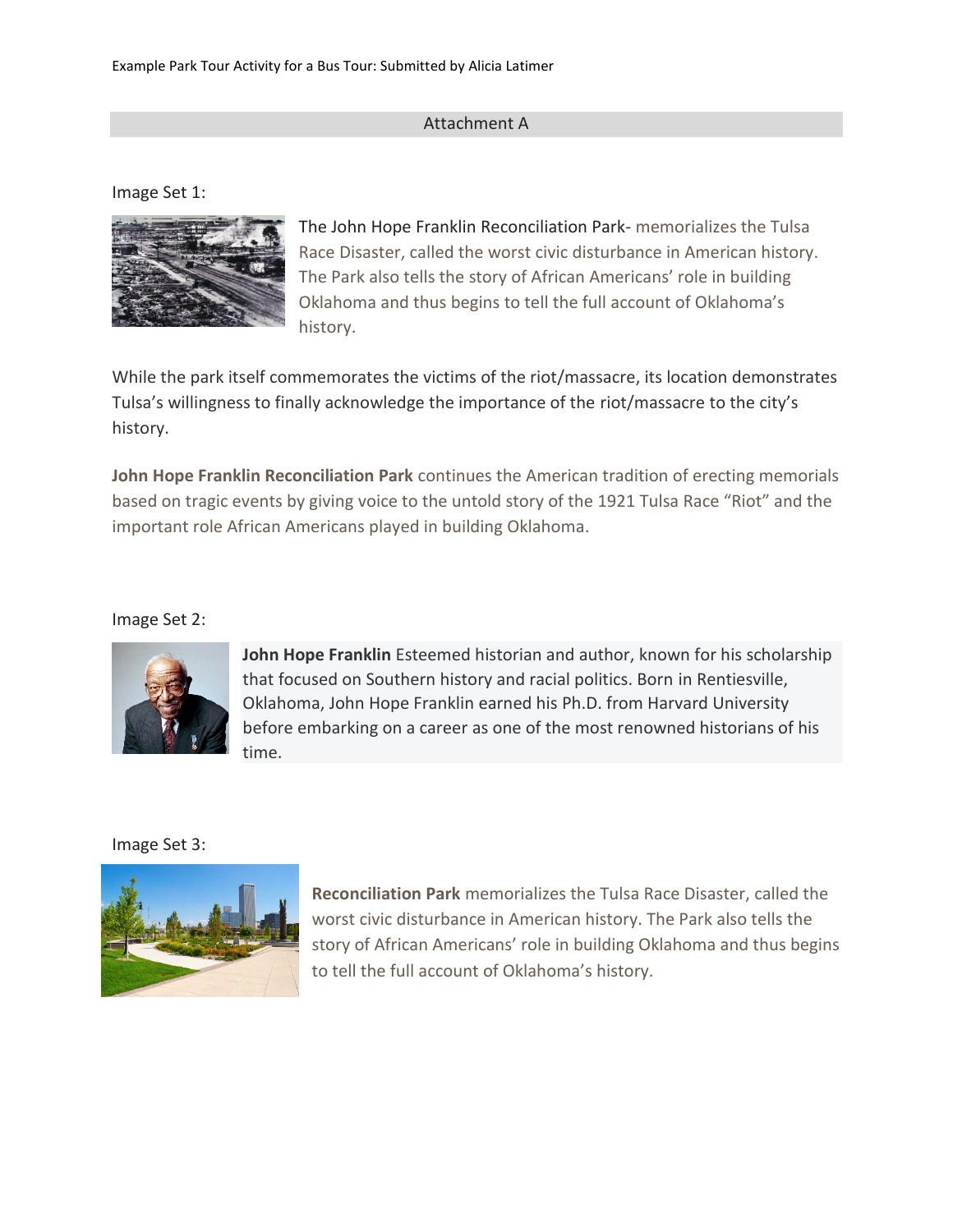#### Image Set 4:



**The Tower of Reconciliation** – At the center of the Park, the 25 foot-tall memorial tower depicts the history of the African American struggle from Africa to America – from the migration of slaves with Native Americans on the Trail of Tears,

- the slave labor experience in the Territories,
- the 1st Kansas Colored Volunteer Infantry that won the Battle of Honey Springs –
- to statehood, the immigration of free blacks into Oklahoma, and the all-black towns and Greenwood.
- It honors Buck C. Franklin (prominent black attorney and Dr. Franklin's father) and other early
- Tulsa black leaders.
- *The 'Tower of Reconciliation'* depicts the story of slavery with the *'Five Civilized Indian Tribes' - the Cherokees, Chickasaw, Choctaw, Creek and Seminoles*;
- *the Black Emergence in the territories,*
- *the Destruction of the Riot;*
- *the Rebuilding and Reconciliation.*

#### Image Set 5



The Tower tells the little known story that many of the ancestors were state negroes who had never been slaves or were the property of members of the Five Civilized Tribes and came to Oklahoma during the brutal forced march of the Tribes by the US Government known as the [Trail of Tears.](http://en.wikipedia.org/wiki/Trail_of_Tears)

The **Trail of Tears** was a series of [forced relocations](https://en.wikipedia.org/wiki/Forced_migration) of [Native American](https://en.wikipedia.org/wiki/Native_Americans_in_the_United_States) nations in the [United](https://en.wikipedia.org/wiki/United_States)  [States](https://en.wikipedia.org/wiki/United_States) following the [Indian Removal Act of 1830.](https://en.wikipedia.org/wiki/Indian_Removal_Act) The relocated people suffered from [exposure,](https://en.wikipedia.org/wiki/Hypothermia) [disease,](https://en.wikipedia.org/wiki/Disease) and [starvation](https://en.wikipedia.org/wiki/Starvation) while enroute, and more than ten thousand died before reaching their various destinations. The removal included members of the [Cherokee,](https://en.wikipedia.org/wiki/Cherokee) [Muscogee,](https://en.wikipedia.org/wiki/Muscogee_(Creek)_Nation) [Seminole,](https://en.wikipedia.org/wiki/Seminole) [Chickasaw,](https://en.wikipedia.org/wiki/Chickasaw) and [Choctaw](https://en.wikipedia.org/wiki/Choctaw) nations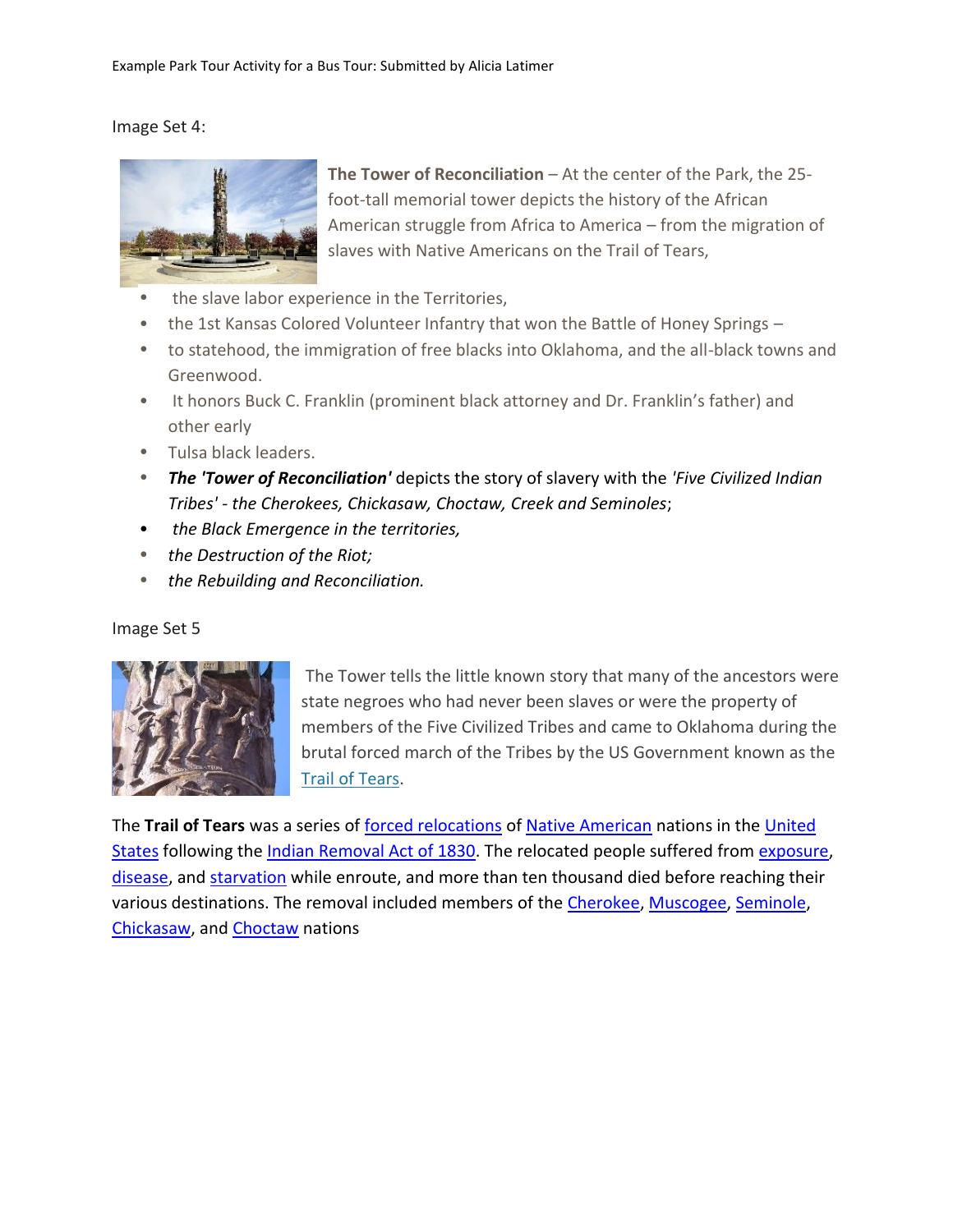**Image Set 6:**

**RECONCILIATION** is the act of causing two people or groups to become friendly again after an argument





to the ground.

The **Tulsa Race Riot/Massacre** was a largescale, racially motivated conflict on May 31 and June 1, **1921**, in which a group of whites attacked the black community of **Tulsa**, Oklahoma. The Greenwood District, the wealthiest black community in the United States was burned





**Dick Rowland** (born c. 1902) was an [African-American](https://en.wikipedia.org/wiki/African-American) teen-age [shoe shiner](https://en.wikipedia.org/wiki/Shoeshiner) whose arrest in May 1921 was the beginning of the Tulsa Race [Riot/](https://en.wikipedia.org/wiki/Tulsa_Race_Riot)Massacre. When he was arrested for

The alleged victim of the assault was a white 17-year-old named **Sarah Page**. Page, who worked as an elevator operator, eventually chose not to prosecute. According to conflicting reports, the arrest was prompted after Rowland tripped in an elevator on his way to a segregated bathroom, and a white store clerk misconstrued the incident as an "assault" or an attempted rape.

# **Image Set 7:**

**A RACE RIOT** is a violent fight between people of different races : a riot that is caused by racial anger and hatred.

**A POGROM** is an organized massacre of a particular ethnic group

### **Image Set 8:**



**ED DWIGHT**- The John Hope Franklin Park was created by Ed Dwight, the first African-American astronaut candidate who is a prominent Denver artist: In 1961 Dwight was chosen by President John F. Kennedy to enter training as an Experimental Test Pilot in preparation to become the first African American Astronaut candidate. Ed completed the Experimental Test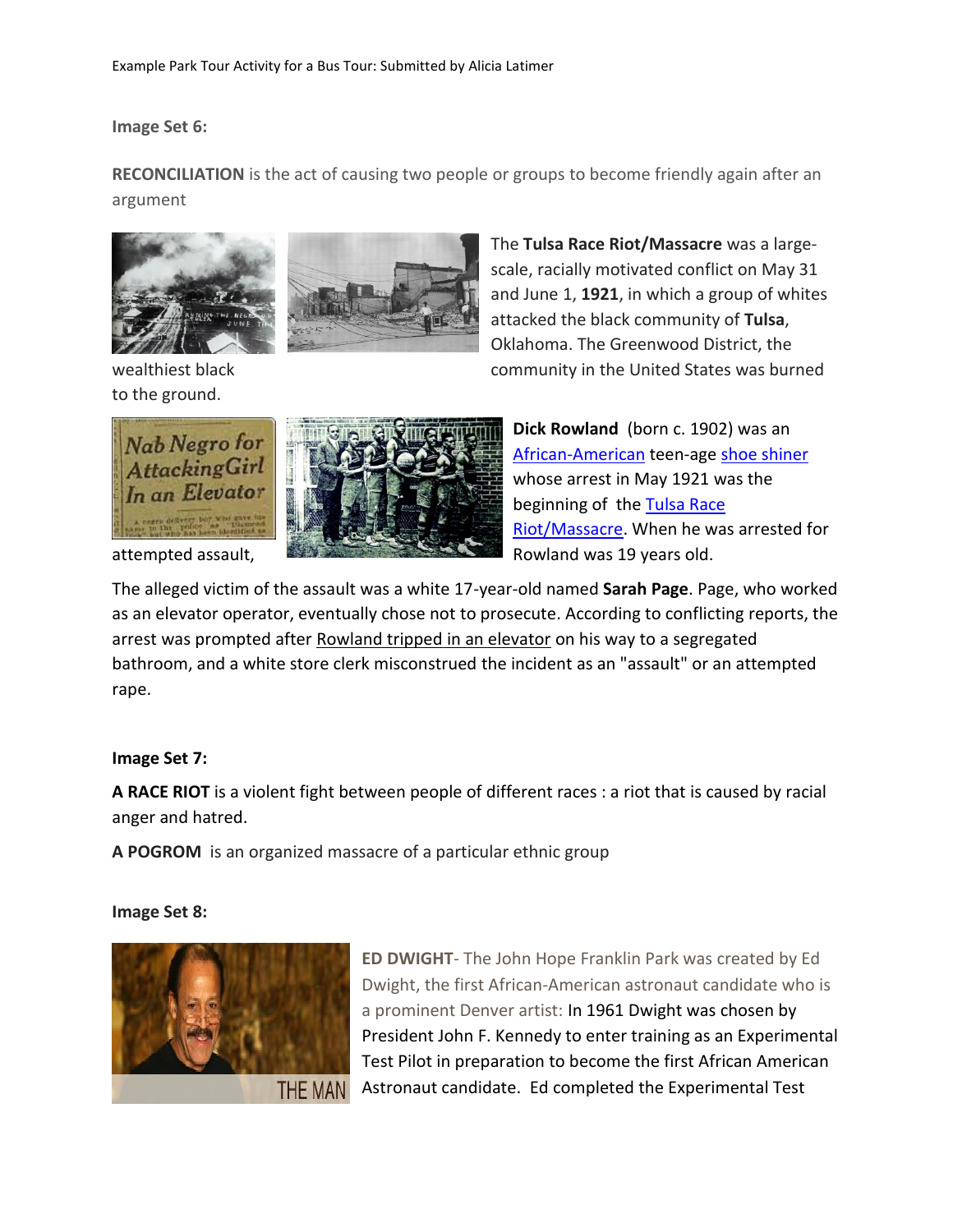Pilot course and entered Aerospace Research Pilot training. He successfully completed the course and continued on to perform duties as a fully qualified Aerospace Research Pilot. Three years after the death of President Kennedy, Ed left the military and entered private life.

#### **Image Set 9:**



 **Hope Plaza** – This is a memorial tribute to the destruction of the African-American area of Greenwood Street in Tulsa, OK in the 1921 Tulsa Race "Riot", where hundreds of African-Americans were killed and 35 city blocks in the African-American part of town were burned to the ground. The Park entry's 16-foot granite structure

contains three larger-than-life bronze sculptures representing actual pictures from the 1921 race disaster. The installation is meant to convey the three overwhelming emotions Tulsans experienced in response to the massacre.



**Hostility** – A white man fully armed for assault. Boys as young as ten years of age were given guns as the news of the race war spread.





**Humiliation** – A black man with his hands raised in surrender. Black men were marched through the streets of Tulsa under armed guard to the Fairgrounds.



**Hope** – Maurice Willows, The white director of the Red Cross holding a black baby. The Red Cross provided a large scale source of help for survivors.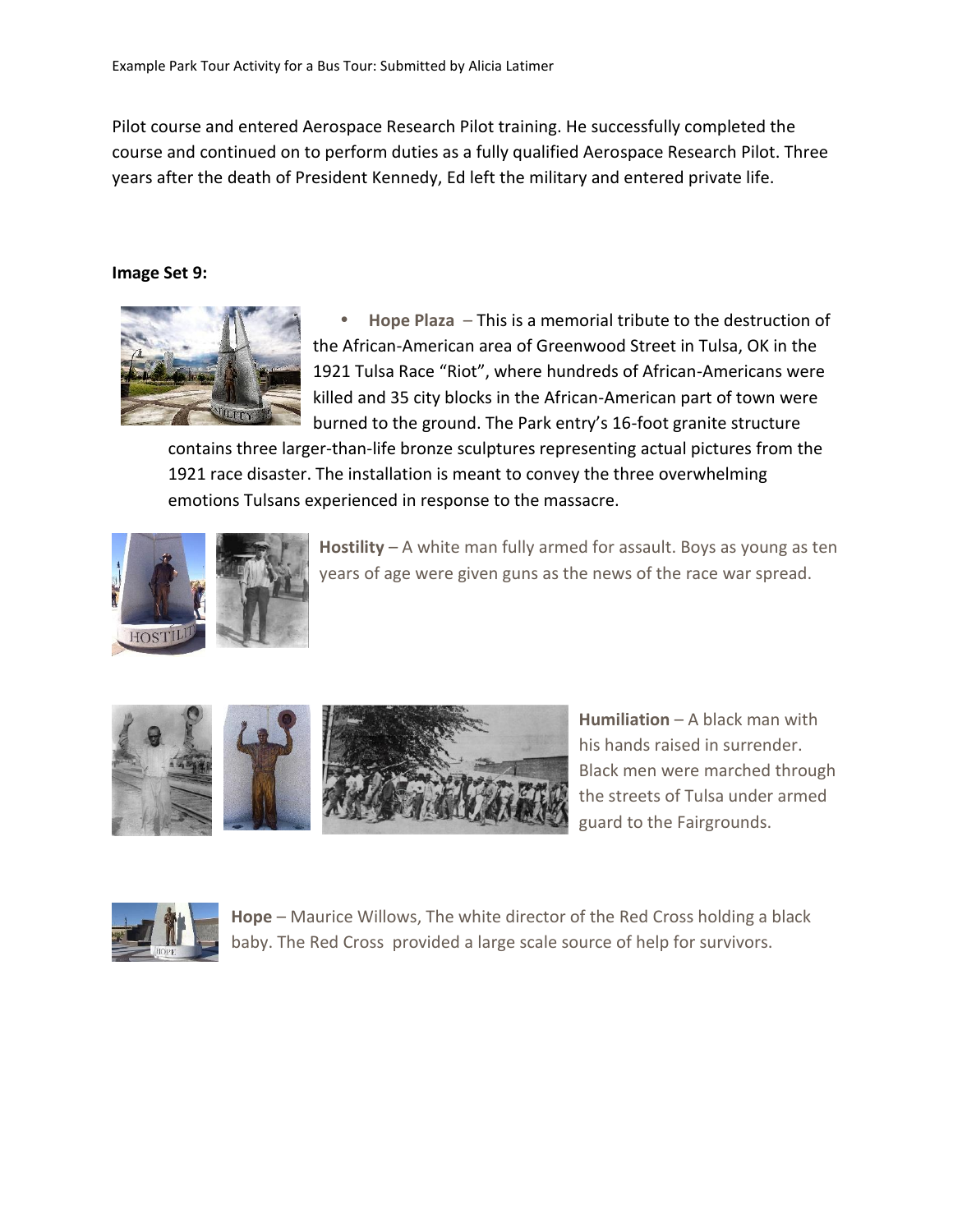|                                 | <b>Attachment B</b>                                                                                                  |
|---------------------------------|----------------------------------------------------------------------------------------------------------------------|
| <b>TEAM QUESTIONS TO ANSWER</b> |                                                                                                                      |
|                                 | 1. List the NAME(s) of today's Tour guide(s) for the JOHN HOPE FRANKLIN                                              |
|                                 | American history.                                                                                                    |
| 3.                              | The park is named after?<br>Who was the esteemed historian and author that<br>the park is named after?               |
|                                 | 4. What is the name of the park? R__________________________ Park.                                                   |
|                                 |                                                                                                                      |
|                                 | <u> 2000 - 2000 - 2000 - 2000 - 2000 - 2000 - 2000 - 2000 - 2000 - 2000 - 2000 - 2000 - 2000 - 2000 - 2000 - 200</u> |
|                                 | relocation of the Native American nations in the United States.                                                      |
| 8.                              | __________________________ is the act of causing two people or groups to become friendly<br>again after an argument. |
|                                 | 9. In what year did the Tulsa Race Riot occur? 19____________.                                                       |
|                                 | 10. What is the name for an organized massacre of a particular ethnic group? A<br>P                                  |
|                                 | 11. Why do some people feel that the term RIOT is not the proper name for the incident<br>that happened in 1921?     |

12. \_\_\_\_\_\_\_\_\_\_\_\_\_\_\_\_\_\_\_\_\_\_\_\_\_\_\_\_\_\_\_\_\_\_ What is the name of the memorial tribute that has the three statues in it?